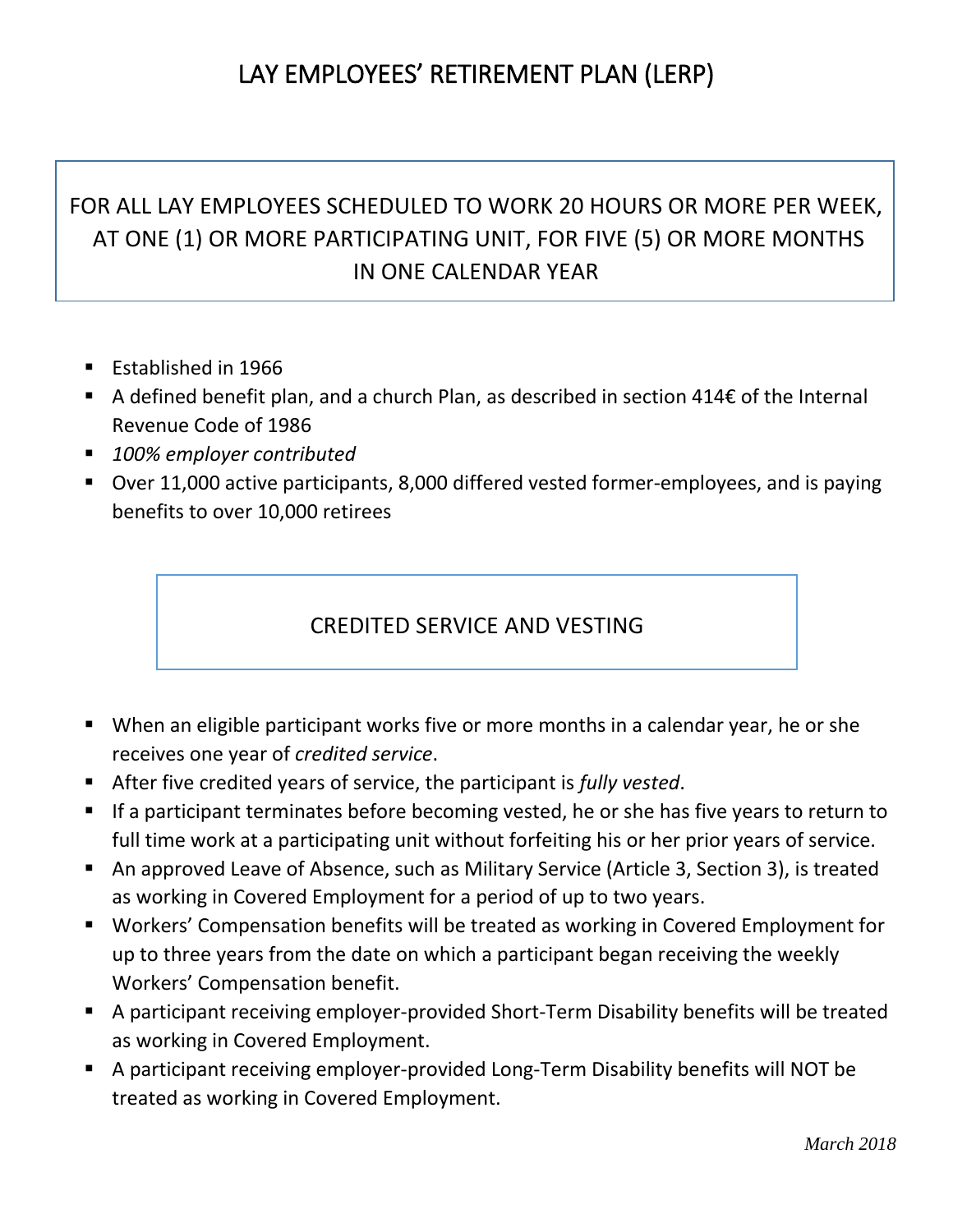■ Waiving Credited Service: Effective December 2003, the Plan was amended to allow vested participants to purchase years in the Michigan Public School Employees' Retirement System. If purchasing, the vested participant must waive *all* MCC credited service.

# PRE-2011 PARTICIPANT: EMPLOYEE ENROLLED IN THE PLAN BEFORE JANUARY 1, 2011 AND STILL EMPLOYED ON DECEMBER 31, 2010

- Participant will have a frozen benefit calculation based on his/her five highest calendar years of compensation (using their enrollment date through December 31, 2011) with a *pension factor* of 2%.
- From January 1, 2012 to the participant's retirement date, he/she will also have a modified benefit calculation based on his/her ten highest calendar years of compensation (from all years of credited service) with a pension factor of 1.5%.
- Participant can begin drawing his/her monthly benefit at age 55.

# POST-2010 PARTICIPANT: EMPLOYEE ENROLLED IN THE PLAN ON OR AFTER JANUARY 1, 2011

- Participant's benefit calculation is based on his/her ten highest calendar years of compensation with a pension factor of 1.5%.
- Participant can begin drawing his/her monthly benefit ten years earlier than his/her normal Social Security retirement age.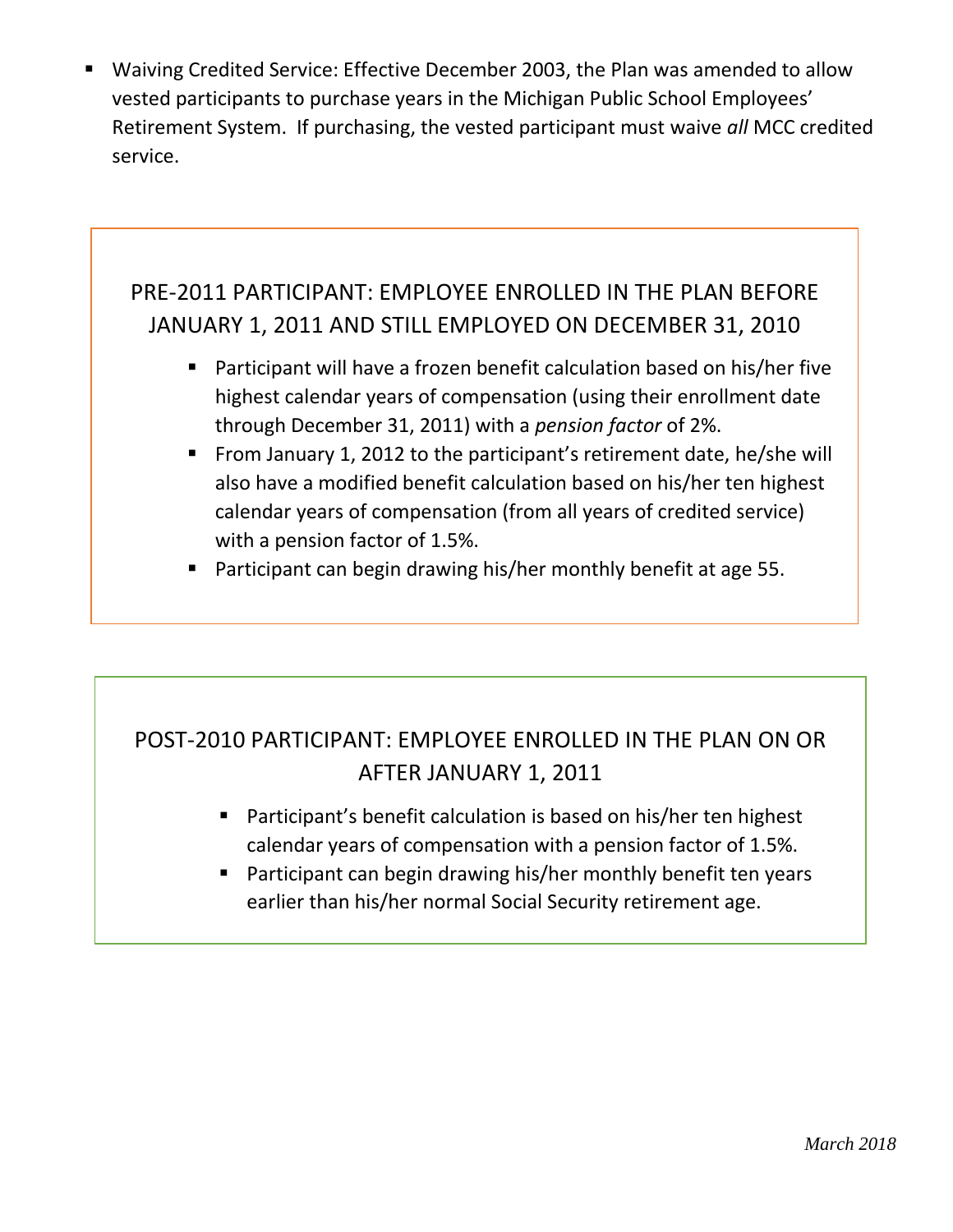## RETIREMENT AGE

- Vested participants can begin drawing their pension at their *normal retirement age* of 65 or 67, and as early as age 55\*.
- Social Security Administration: Normal Retirement Age Age 65, if born before 1943 Age 66, if born after 1942 and before 1960 Age 67, if born after 1959

#### \*RULE OF 85

Vested Participant born before 1960 (over 56) *and* whose age **+** years of service **=** 85 *or more*, may retire at an early unreduced benefit

*Credited years of service + participant's age = 85 = unreduced retirement benefit*

#### RULE OF 90, EFFECTIVE JANUARY 1, 2012

Participant born after 1959 (over 57) *and* whose age **+** years of service **=** 90 *or more*, may retire at an early unreduced benefit

*Credited years of service + participant's age = 90 = unreduced retirement benefit*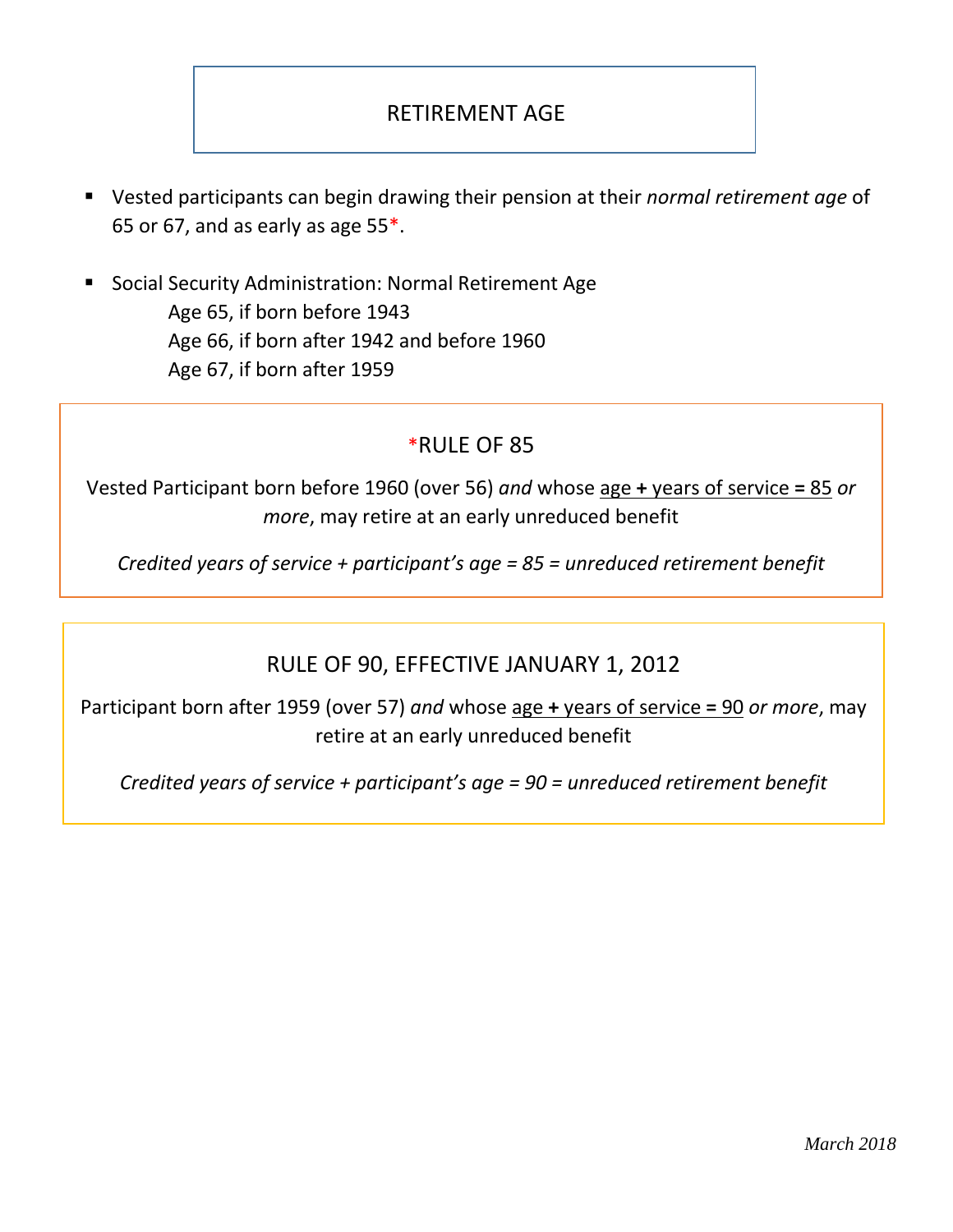## **BENEFITS**

- Minimum retirement benefit: \$100 per month @ normal retirement age
- Disability retirement:

Vested participant of any age

Terminates covered employment due to a confirmed physical or mental disability

Must be incapable of performing duties

Must be approved by MCC

Benefit is calculated without a reduction

#### DISTRIBUTION OF BENEFITS

Straight Life:

Monthly lifetime benefit; upon death, the benefit will cease

Term Certain and Life (60 months  $=$  5 years)

Monthly lifetime benefit; if death occurs within the first 60 months, the beneficiary(s) receives monthly benefit for the remainder of the 60 months.

Beneficiary can be replaced if the first one dies.

Joint and 100% Survivor

Monthly lifetime benefit; upon death the beneficiary will receive the same amount for his/her lifetime.

Not an option if the beneficiary is a non-spouse that is ten or more years younger than the retiree.

Joint and 50% Survivor

Monthly lifetime benefit; upon death, the beneficiary will receive half of the amount for the remainder of his/her lifetime.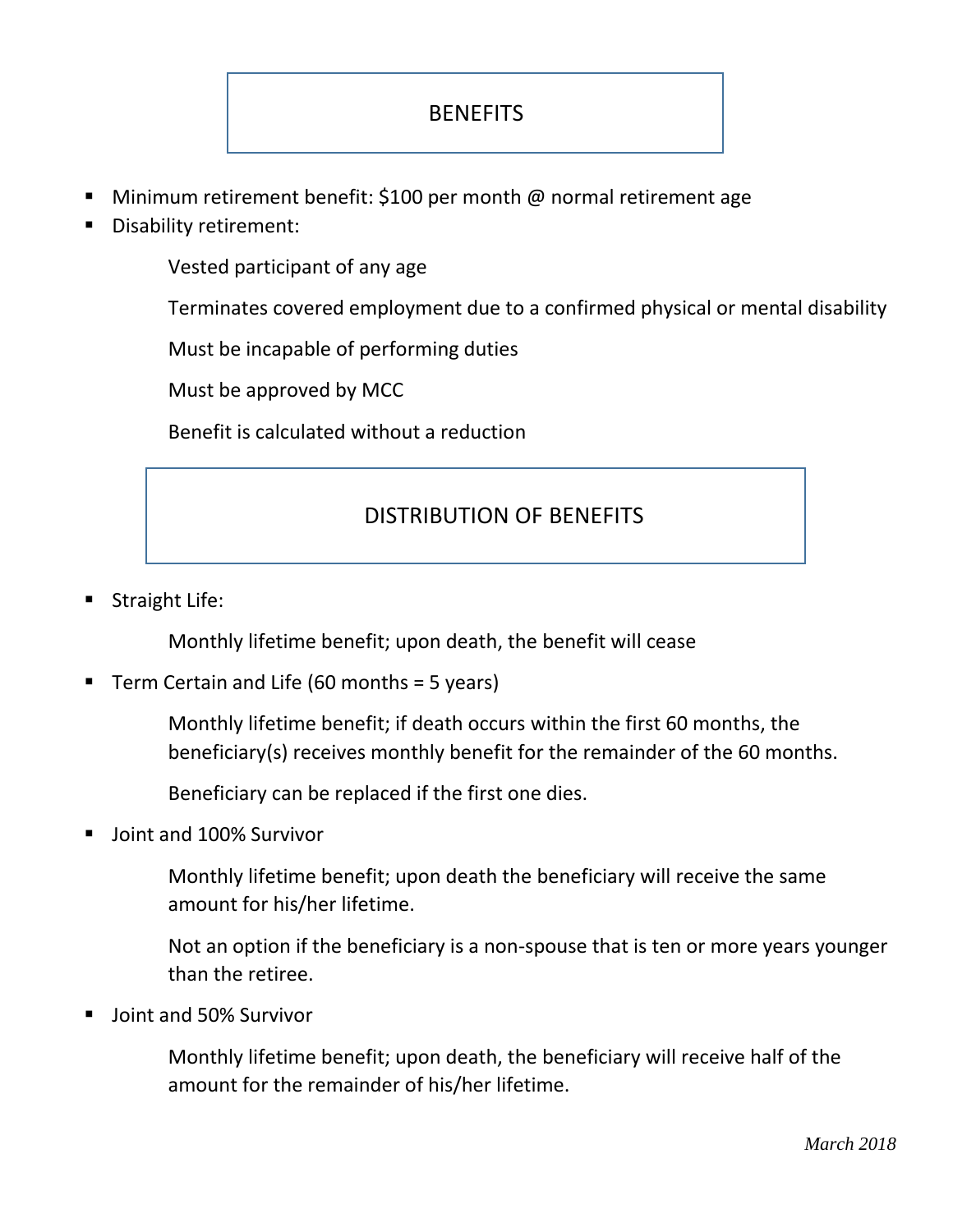Can be any body of any age.

**In-Service Distribution** 

Participant under age 62, who enters into a payment status, must have a 90-day bona fide separation from all covered units before returning to part time work at any covered unit.

**Lump Sum Payment** 

Participant must be vested and terminated

Present benefit value must be under \$25,000 (estimate date = today's date)

Current date of calculation is good for 180 days

Death Benefit

Vested participant dies before receiving monthly pension benefit

Non-Spouse beneficiary: Based on the years of credited service with a maximum of \$2,500.00.

Surviving spouse beneficiary: Lump sum if the value at the time of death is \$3,500.00 or less; monthly pension benefit if the value at the time of death is over \$3,500.00.

Qualified Domestic Relations Order (QDRO)

A portion of a participant's pension is assigned to an alternate payee due to a divorce.

Effective January 1, 2016 QDROs are no longer accepted.

Only QDRO's received on or before December 31, 2015 will be honored.

#### PLAN UPDATES

- Effective January 1, 2012, the new *pension factor is 1.5%* for current employees.
- **Effective January 1, 2013, the Plan no longer provides a Health Care Subsidy to its** retirees.
- Effective January 1, 2012, the Plan stopped allowing the Purchase of Service.